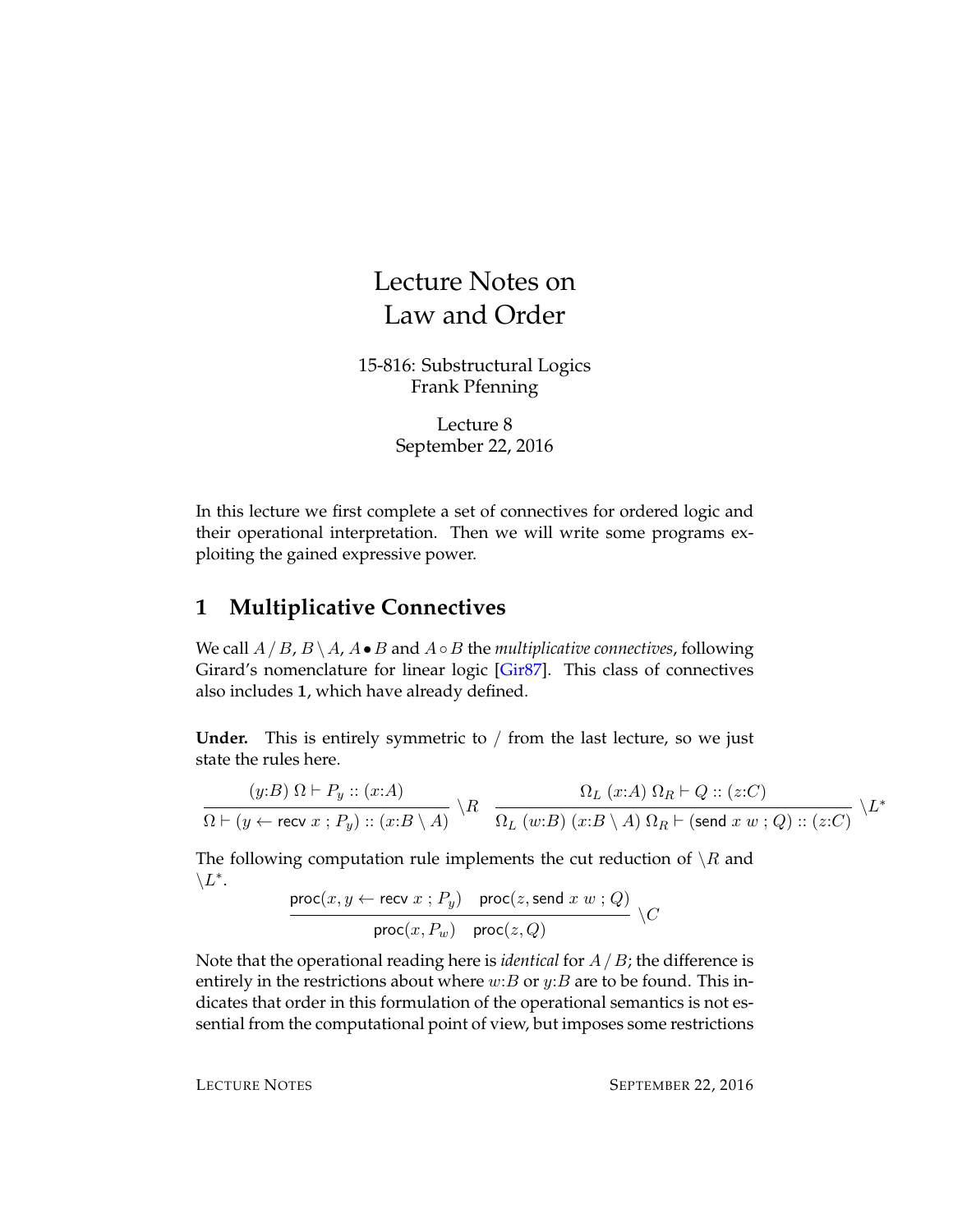on the programs one can write. These restrictions should express some intuitively understandable program properties which will hopefully emerge when we start to use these connectives.

**Fuse.** The natural right rule for fuse has two premises.

$$
\frac{\Omega_1 \vdash A \quad \Omega_2 \vdash B}{\Omega_1 \Omega_2 \vdash A \bullet B} \bullet R
$$

In order to avoid spawning a new process in this rule, we have to find an equivalent one-premise version somehow analogous to the restricted left rules for  $A / B$  and  $B \setminus A$ .

Actually, we could decide that either of the two premises should be the identity, just as the specialized form forms of  $/L$  and  $/R$  arise by forcing one of the premises to be an identity. So either  $\Omega_1 = A$  or  $\Omega_2 = B$ . These considerations yield:

$$
\frac{\Omega \vdash B}{A \Omega \vdash A \bullet B} \bullet R^* \qquad \frac{\Omega \vdash A}{\Omega B \vdash A \bullet B} \bullet R^{\dagger}
$$

Rather arbitrarily we pick the first, which yields the following pair of right and left rules for  $A \bullet B$ 

$$
\frac{\Omega \vdash B}{A \Omega \vdash A \bullet B} \bullet R^* \qquad \frac{\Omega_L \ A \ B \ \Omega_R \vdash C}{\Omega_L \ (A \bullet B) \ \Omega_R \vdash C} \bullet L
$$

Again, we can ask which of the rules carries information, and here it is  $\bullet R^*$ which sends. Filling in channel names, we see that once again a channel is sent and received.

$$
\frac{\Omega \vdash P :: (x:B)}{(w:A) \ \Omega \vdash (\mathsf{send}\ x\ w\ ;\ P) :: (x:A \bullet B)} \bullet R^* \quad \frac{\Omega_L\ (y:A)\ (x:B)\ \Omega_R \vdash Q_y :: (z:C)}{\Omega_L\ (x:A \bullet B)\ \Omega_R \vdash (y \leftarrow \mathsf{recv}\ x\ ; Q_y) :: (z:C)} \bullet L
$$

Interestingly, we don't need any new program constructs, since  $A \bullet B$ , just like  $A/B$  and  $B \setminus A$ , just send and receive channels. This is reflected in this simple computation rule where we now write  $Q_w$  for  $[w/y]Q_v$ :

$$
\frac{\text{proc}(x, \text{send } x \ w ; P) \quad \text{proc}(z, y \leftarrow \text{recv } x ; Q_y)}{\text{proc}(P) \quad \text{proc}(Q_w)} \bullet C
$$

LECTURE NOTES SEPTEMBER 22, 2016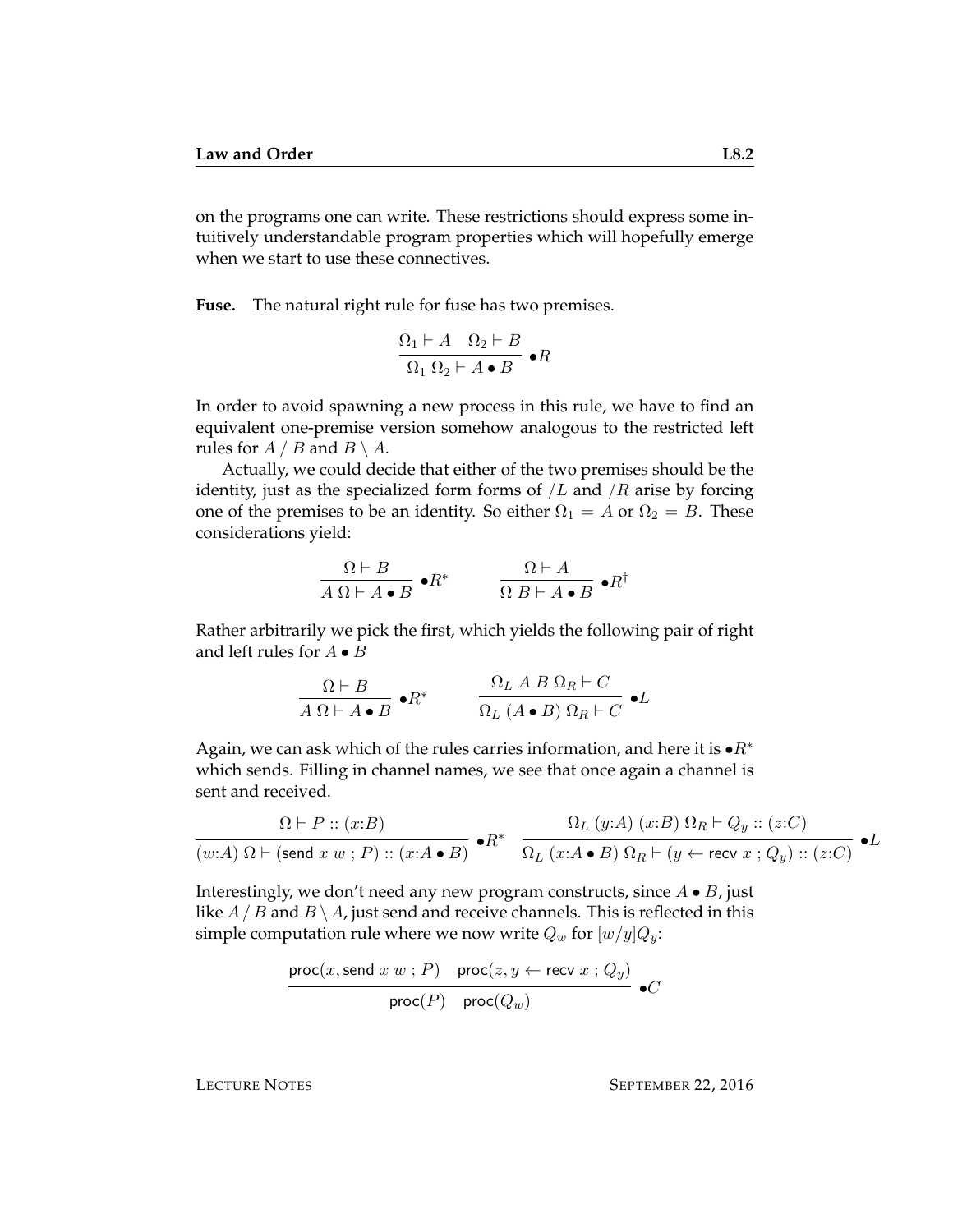**Twist.**  $A \circ B$  is entirely symmetric to  $A \bullet B$ , so we just state the rules.

$$
\frac{\Omega \vdash P :: (x:B)}{\Omega (w:A) \vdash (\mathsf{send}\ x\ w\ ;\ P) :: (x:A \circ B)} \circ R^* \quad \frac{\Omega_L\ (x:B)\ (y:A)\ \Omega_R \vdash Q_y :: (z:C)}{\Omega_L\ (x:A \circ B)\ \Omega_R \vdash (y \leftarrow \mathsf{recv}\ x\ ; Q_y) :: (z:C)} \circ L}{\operatorname{proc}(x,\mathsf{send}\ x\ w\ ;\ P) \quad \mathsf{proc}(z,y \leftarrow \mathsf{recv}\ x\ ; Q_y)} \circ C
$$

#### **2 Rule Summary**

Here is a summary of the propositions and proofs, which double as types and programs, together with their rules.

| <b>Types</b>     |  | $A, B, C \ ::= \ \oplus \{l_i : A_i\}_{i \in I} \mid \otimes \{l_i : A_i\}_{i \in I} \mid \mathbf{1}$ |                                           |
|------------------|--|-------------------------------------------------------------------------------------------------------|-------------------------------------------|
|                  |  | $\mid A/B   B \setminus A   A \bullet B   A \circ B$                                                  |                                           |
| Processes $P, Q$ |  | $ ::= x \leftarrow y$                                                                                 | identity                                  |
|                  |  | $x \leftarrow P_x$ ; $Q_x$                                                                            | cut                                       |
|                  |  | $x.l_k$ ; P   case $x~(l_i \Rightarrow Q_i)_{i \in I}$                                                | $\oplus, \otimes$                         |
|                  |  | close $x \mid$ wait $x : Q$                                                                           |                                           |
|                  |  | send $x y$ ; $P   y \leftarrow$ recv $x ; Q_x$                                                        | $\langle \, , \, \rangle, \bullet, \circ$ |

We can see that despite some complexity in the language of types, the process language is relatively parsimonious. This syntactic overloading of several constructs is acceptable because during type checking of processes we always track the types of all channels exactly. For this to be always possible, we need to annotate cut with the type of freshly introduced channel, as in  $x:A \leftarrow P_x$ ;  $Q_x$ . Because we are in the sequent calculus, the types of channels in the premises are always strict components of the types in the conclusion.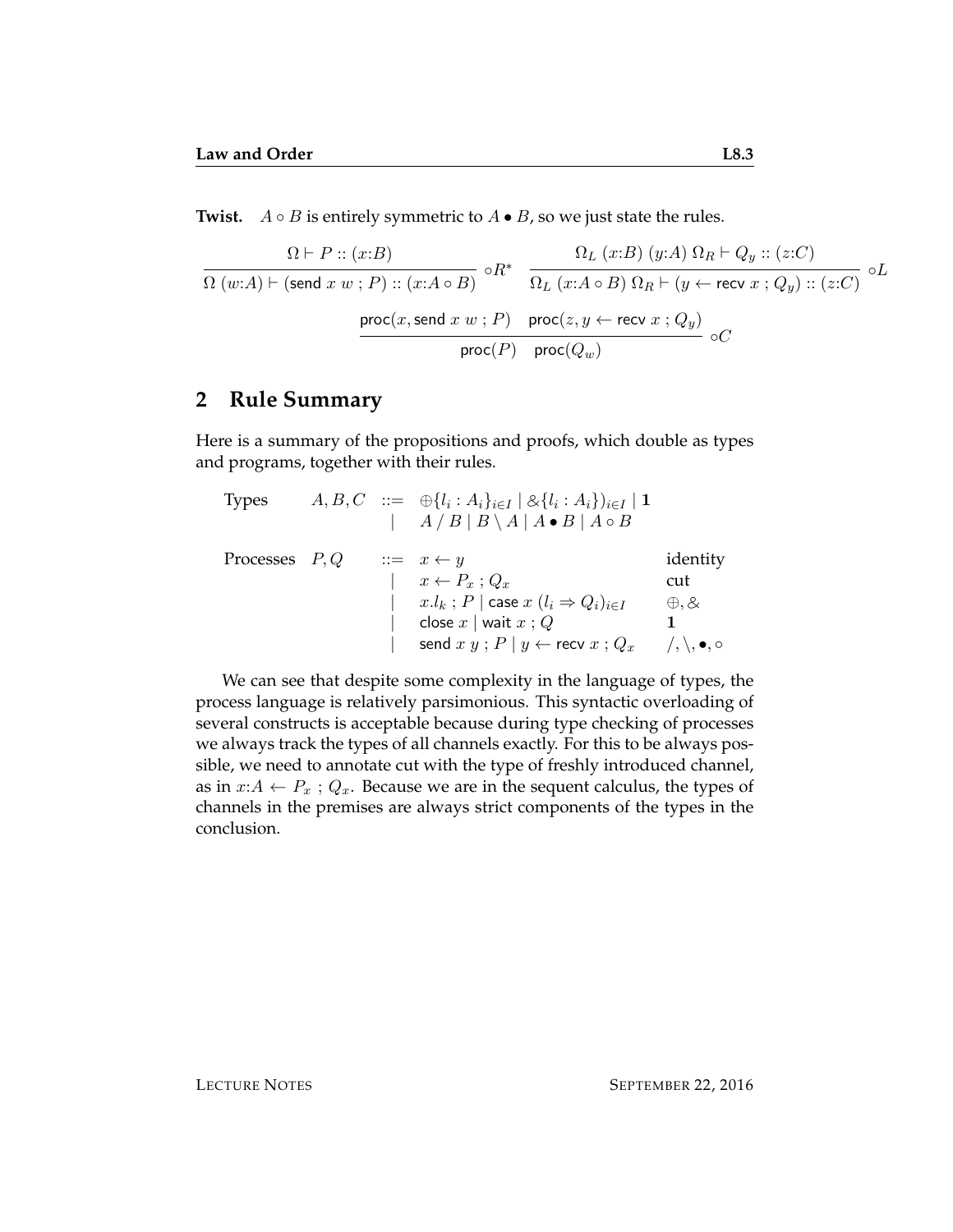## **Judgmental Rules**

$$
\frac{\Omega \vdash P_x :: (x:A) \quad \Omega_L \ (x:A) \ \Omega_R \vdash Q_x :: (z:C)}{\Omega_L \ \Omega \ \Omega_R \vdash (x \leftarrow P_x \ ; Q_x) :: (z:C)} \ \text{cut} \qquad \qquad \frac{}{y:A \vdash x \leftarrow y :: (x:A)} \ \text{id}
$$

#### **Additive Connectives**

$$
\frac{\Omega \vdash P :: (x:A_k) \quad (k \in I)}{\Omega \vdash (x.l_k ; P) :: (x : \oplus \{l_i:A_i\}_{i \in I})} \oplus R_k \quad \frac{\Omega_L (x:A_i) \Omega_R \vdash Q_i :: (z:C) \quad (\forall i \in I)}{\Omega_L (x : \oplus \{l_i:A_i\}_{i \in I}) \Omega_R \vdash \text{case } x (l_i \Rightarrow Q_i)_{i \in I} :: (z:C)} \oplus L
$$
\n
$$
\frac{\Omega \vdash P_i :: (x:A_i) \quad (\forall i \in I)}{\Omega \vdash \text{case } x (l_i \Rightarrow P_i)_{i \in I} :: (x : \otimes \{l_i:A_i\}_{i \in I})} \otimes R \quad \frac{\Omega_L (x:A_k) \Omega_R \vdash P :: (z:C) \quad (k \in I)}{\Omega_L (x : \otimes \{l_i:A_i\}_{i \in I}) \Omega_R \vdash (x.l_k ; Q) :: (z:C)} \otimes L_k
$$

## **Multiplicative Connectives**

$$
\begin{array}{c|c|c|c|c} \hline \text{ $\begin{array}{c} \hline \text{ $\begin{array}{c} \hline \text{ $\begin{array}{c} \hline \text{ $\begin{array}{c} \hline \text{ $\begin{array}{c} \hline \text{ $\begin{array}{c} \hline \text{ $\begin{array}{c} \hline \text{ $\begin{array}{c} \hline \text{ $\begin{array}{c} \hline \text{ $\begin{array}{c} \hline \text{ $\begin{array}{c} \hline \text{ $\begin{array}{c} \hline \text{ $\begin{array}{c} \hline \text{ $\begin{array}{c} \hline \text{ $\begin{array}{c} \hline \text{ $\begin{array}{c} \hline \text{ $\begin{array}{c} \hline \text{ $\begin{array}{c} \hline \text{ $\begin{array}{c} \hline \text{ $\begin{array}{c} \hline \text{ $\begin{array}{c} \hline \text{ $\begin{array}{c} \hline \text{ $\begin{array}{c} \hline \text{ $\begin{array}{c} \hline \text{ $\begin{array}{c} \hline \text{ $\begin{array}{c} \hline \text{ $\begin{array}{c} \hline \text{ $\begin{array}{c} \hline \text{ $\begin{array}{c} \hline \text{ $\begin{array}{c} \hline \text{ $\begin{array}{c} \hline \text{ $\begin{array}{c} \hline \text{ $\begin{array}{c} \hline \text{ $\begin{array}{c} \hline \text{ $\begin{array}{c} \hline \text{ $\begin{array}{c} \hline \text{ $\begin{array}{c} \hline \text{ $\begin{array}{c} \hline \text{ $\begin{array}{c} \hline \text{ $\begin{array}{c} \hline \text{ $\begin{array}{c} \hline \text{ $\begin{array}{c} \hline \text{ $\begin{array}{c} \hline \text{ $\begin{array}{c} \hline \text{ $\begin{array}{c} \hline \text{ $\begin{array}{c} \hline \text{ $\begin{array}{c} \hline \text{ $\begin{array}{c} \hline \text{ $\begin{array}{c} \hline \text{ $\begin{array}{c} \hline \text{ $\begin{array}{c} \hline \text{ $\begin{array}{c} \hline \text{ $\begin{array}{c} \hline \text{ $\begin{array}{c} \hline \text{ $\begin{array}{c} \hline \text{ $\begin{array}{c} \hline \text{ $\begin{array}{c} \hline \
$$

LECTURE NOTES SEPTEMBER 22, 2016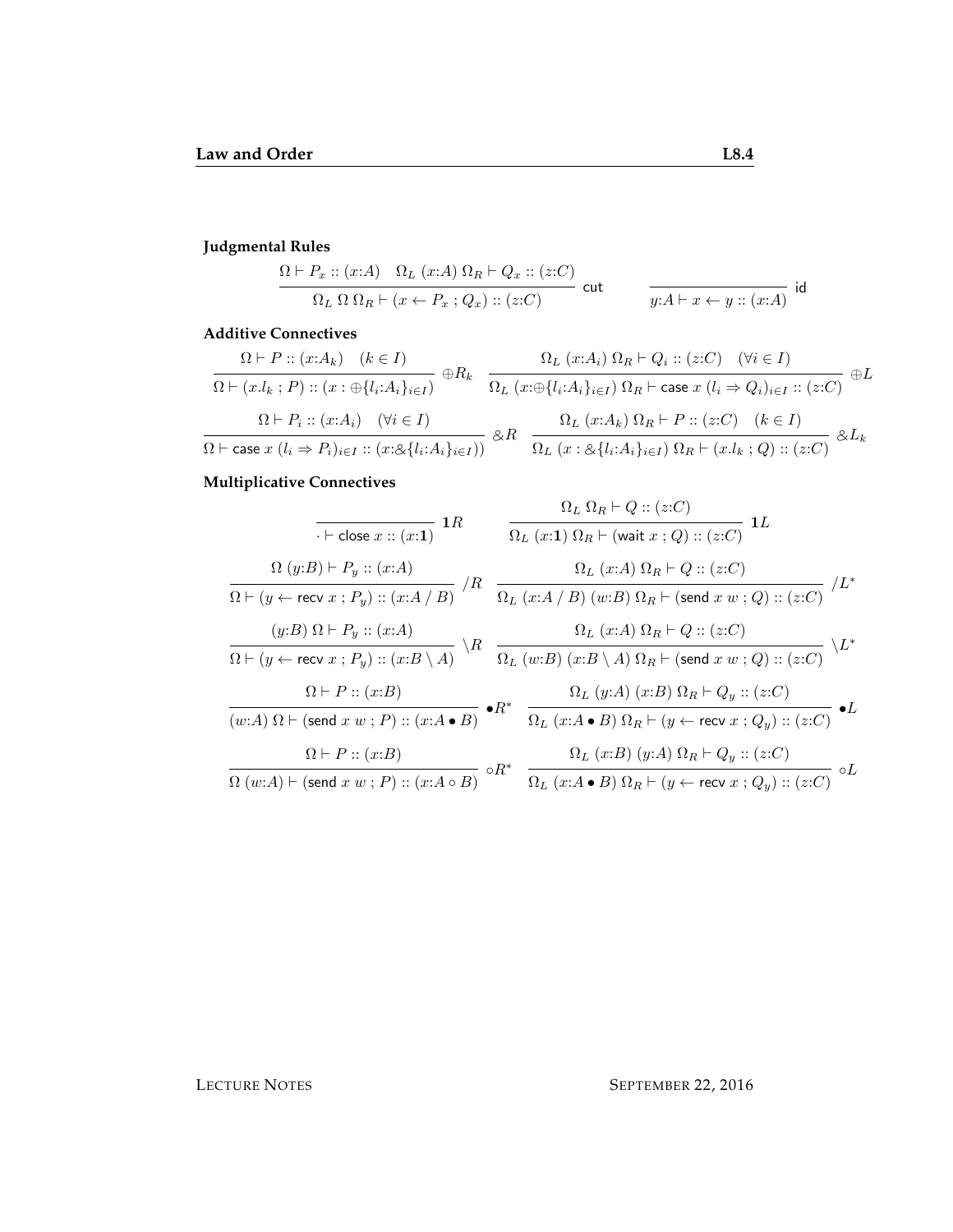For the operational semantics we have to remember that we are using *linear inference*, not ordered inference.

$$
\frac{\text{proc}(z, x \leftarrow P_x : Q_x)}{\text{proc}(w, P_w) - \text{proc}(z, Q_w)} \text{cmp}^w \qquad \frac{\text{proc}(x, x \leftarrow y)}{x = y} \text{fwd}
$$
\n
$$
\frac{\text{proc}(x, x.l_k ; P) - \text{proc}(z, \text{case } x (l_i \Rightarrow Q_i)_{i \in I})}{\text{proc}(x, P) - \text{proc}(z, Q_k)} \oplus C
$$
\n
$$
\frac{\text{proc}(x, \text{case } x (l_i \Rightarrow P_i)_{i \in I}) - \text{proc}(z, x.l_k ; Q)}{\text{proc}(x, Q) - \text{proc}(z, P_k)} \text{QCD}
$$
\n
$$
\frac{\text{proc}(x, \text{close } x) - \text{proc}(z, \text{wait } x ; Q)}{\text{proc}(z, Q)} \text{1C}
$$
\n
$$
\frac{\text{proc}(x, y \leftarrow \text{recv } x ; P_y) - \text{proc}(z, \text{send } x w ; Q)}{\text{proc}(x, P_w) - \text{proc}(z, Q)} / C, \setminus C
$$
\n
$$
\frac{\text{proc}(x, \text{send } x w ; P) - \text{proc}(z, y \leftarrow \text{recv } x ; Q_y)}{\text{proc}(P) - \text{proc}(Q_w)} \bullet C, \circ C
$$

#### **3 Example: Lists**

We are used to lists being a data structure; here it describes the behavior of a process which (essentially) sends a sequence of elements. Looking back at the rules, we see that this requires either fuse or twist, and we choose fuse. It therefore goes beyond the subsingleton fragment.

$$
\mathsf{list}_A = \oplus \{\mathsf{cons} : A \bullet \mathsf{list}_A, \mathsf{nil} : \mathbf{1}\}
$$

Lists are polymorphic in the sense the type of all elements in a list must be the same, but arbitrary, session type  $A$ . We indicate this with a subscript A on the list type, which therefore represents really a whole collection of types. We might decide to formally introduce first class type constructors and explicit polymorphism at a later time.

Our first program will be to append two lists. We will write it in stages.

 $(l_1:list_A)$   $(l_2:list_A) \vdash append : (l:list_A)$ *append* = case  $l_1$  (cons  $\Rightarrow$  ... % ( $l_1: A \cdot \text{list}_A$ )  $(l_2:list_A) \vdash l:list_A$  $| \text{ nil} \Rightarrow ...$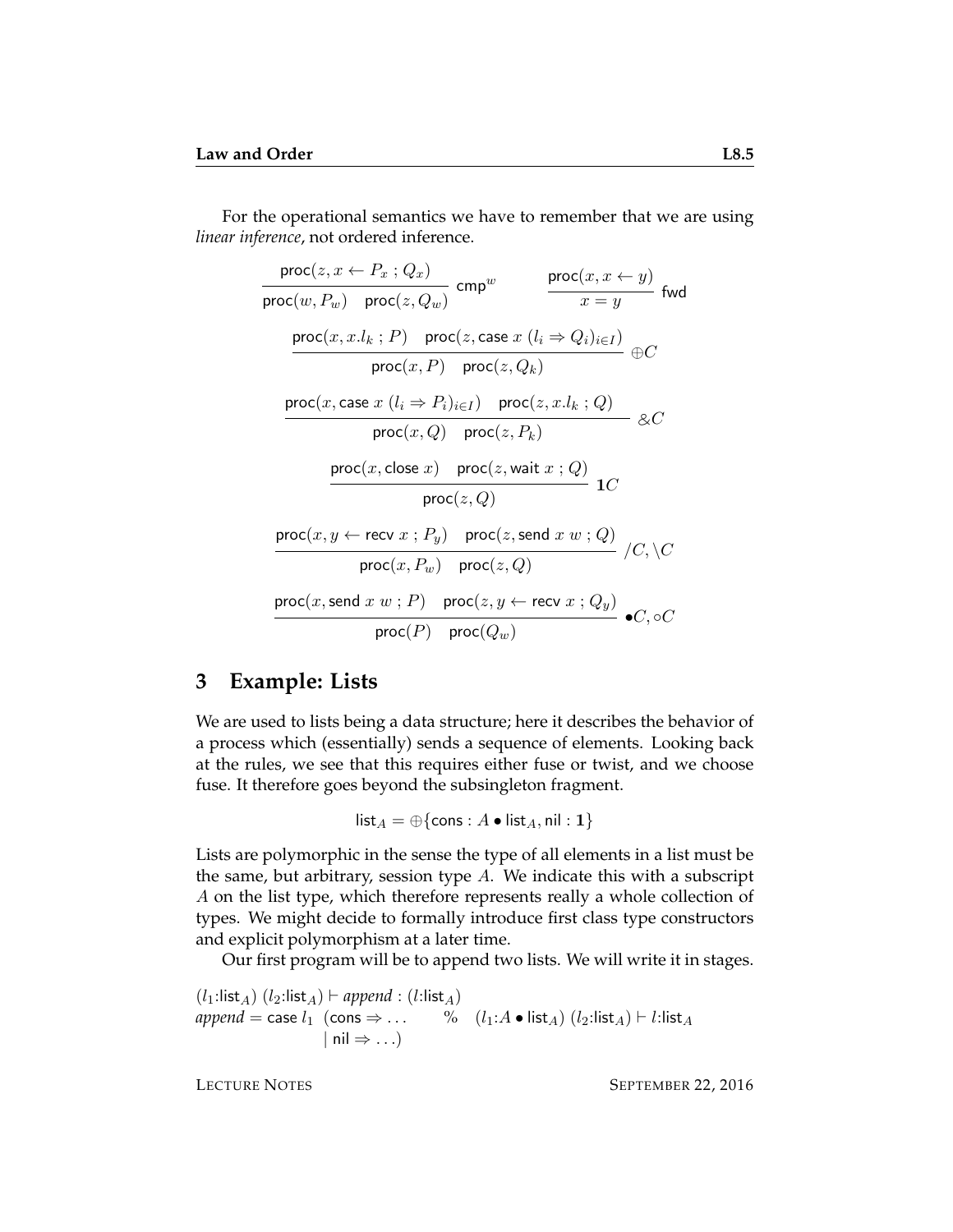We have written in the type of the first hole, indicated by the first ellipsis, that we are working to fill. From the type we can see that  $l_1$  will send us a channel x of type A, and since it is  $A \bullet \mathsf{list}_A$  we are required to add this to the left of  $l_1$ , which yields:

$$
(l_1:list_A) (l_2:list_A) \vdash append : (l:list_A)
$$
\n
$$
append = case l_1 (\text{cons} \Rightarrow x \leftarrow \text{recv } l_1 ;
$$
\n
$$
\dots \qquad \qquad \qquad \text{`` } (u:Id) (l_1:list_A) (l_2:list_A) \vdash l:list_A
$$
\n
$$
| \text{ nil} \Rightarrow \dots )
$$

At this point we know the result list will start with  $x$ , and fortunately we can find  $x$  at the left end of the context. So we can send it along  $x$ , after we indicate the result starts with an element by sending the label cons.

$$
(l_1:list_A) (l_2:list_A) \vdash append : (l:list_A)
$$
  
append = case  $l_1$  (cons  $\Rightarrow x \leftarrow$  recv  $l_1$ ;  
l.cons ; send l x ;  
... %  $(l_1:list_A) (l_2:list_A) \vdash l:list_A$   

$$
| \text{ nil } \Rightarrow ...)
$$

Now we are back to the original type and we can make a recursive call in this branch of the case expression.

$$
(l_1:list_A) (l_2:list_A) \vdash append : (l:list_A)
$$
  
append = case  $l_1$  (cons  $\Rightarrow x \leftarrow$  recv  $l_1$  ;  
l. cons ; send l x ;  
append  

$$
\mid \text{nil} \Rightarrow \dots \quad \text{%} \quad (l_1:1) (l_2:list_A) \vdash l:list_A
$$
)

We have filled in the type of  $l_1$  in the second branch of the case expression. The code is now easy: we wait for  $l_1$  to terminate and then implement  $l$  as  $l_2$  by forwarding. This is possible since their types match.

$$
(l_1:list_A) (l_2:list_A) \vdash append : (l:list_A)
$$
  
append = case  $l_1$  (cons  $\Rightarrow x \leftarrow$  recv  $l_1$  ;  
l.cons ; send l x ;  
append  
| nil  $\Rightarrow$  wait  $l_1$  ;  $l \leftarrow l_2$ )

It is very easy to imagine some syntactic sugar, where consecutive sends and receives of labels and channels are combined. For example: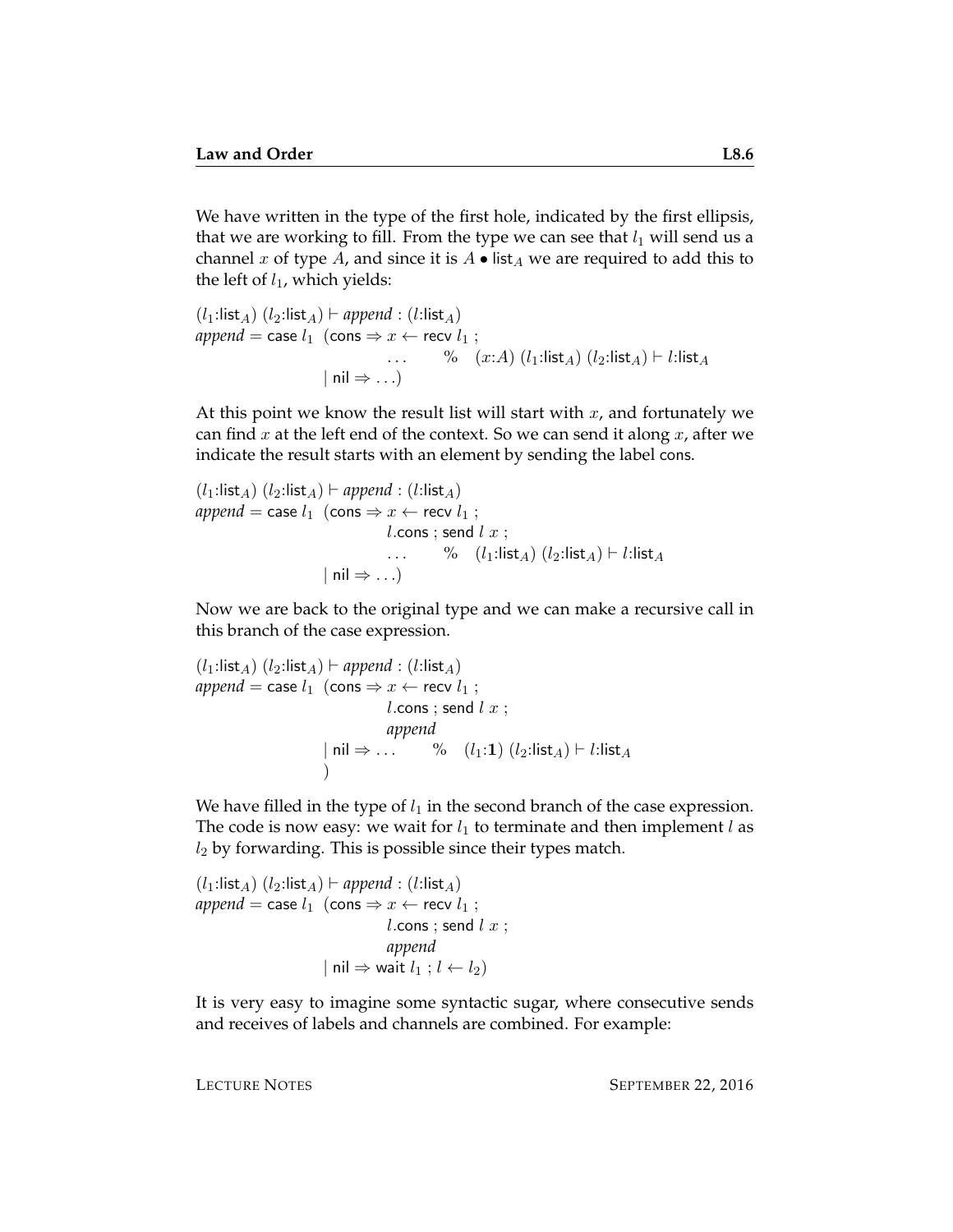$(l_1:list_A)$   $(l_2:list_A)$   $\vdash$  append : (l:list<sub>A</sub>)  $append = \text{case } l_1 \text{ (cons}(x) \Rightarrow l.\text{cons}(x)$ ; *append*  $| \text{nil}() \Rightarrow l \leftarrow l_2)$ 

We refrain from such niceties because it obscures the structure of communication.

However, we will make one change. There is an oddity in our code in that the type declaration for *append* declares channel variables  $l_1$ ,  $l_2$  and  $l$ which appear free in the definition. Really, they should be somehow *bound* so that the definition is self-contained. Our notation for a process name  $X$ with type declaration

$$
(x_1:A_1)\ldots(x_n:A_n)\vdash X::(x:A)
$$

is

$$
x \leftarrow X \leftarrow x_1 \dots x_n = P(x, x_1, \dots, x_n)
$$

thereby writing the provided channel  $x$  like a return value and the used channels channel and  $x_1, \ldots, x_n$  like arguments to X. Note that  $x, x_1, \ldots x_n$ are *bound* channel names occuring in the body P and can be renamed as convenient. In this form, which we will use from now on, we have

$$
(l_1:list_A) (l_2:list_A) \vdash append : (l:list_A)
$$
  

$$
l \leftarrow append \leftarrow l_1 l_2 =
$$
  
case  $l_1$  (cons  $\Rightarrow x \leftarrow$  recv  $l_1$  ;  

$$
l.\text{cons } ; \text{send } l \ x ;
$$
  

$$
l \leftarrow append \leftarrow l_1 l_2
$$
  

$$
| \text{ nil } \Rightarrow \text{wait } l_1 ; l \leftarrow l_2)
$$

Note that the recursive calls also now specifies the offered channels  $l$  and the used channels  $l_1$  and  $l_2$ .

In practice, is it convenient to fold in an appeal to a defined process name with a cut. More formally, we generalize definitions and the def rules for defined process names to be as follows:

$$
\frac{\text{proc}(y \leftarrow X \leftarrow y_1 \dots y_n; Q_y) \quad \underline{\text{def}}(x \leftarrow X \leftarrow x_1 \dots x_n = P_{x, x_1, \dots, x_n})}{\text{proc}(P_{w, y_1, \dots, y_n})} \ \text{proc}(Q_w) \quad \text{def}^w
$$

At first it might look like there could be many processes of the type

 $(l_1:list_A)$   $(l_2:list_A) \vdash X : (l:list_A)$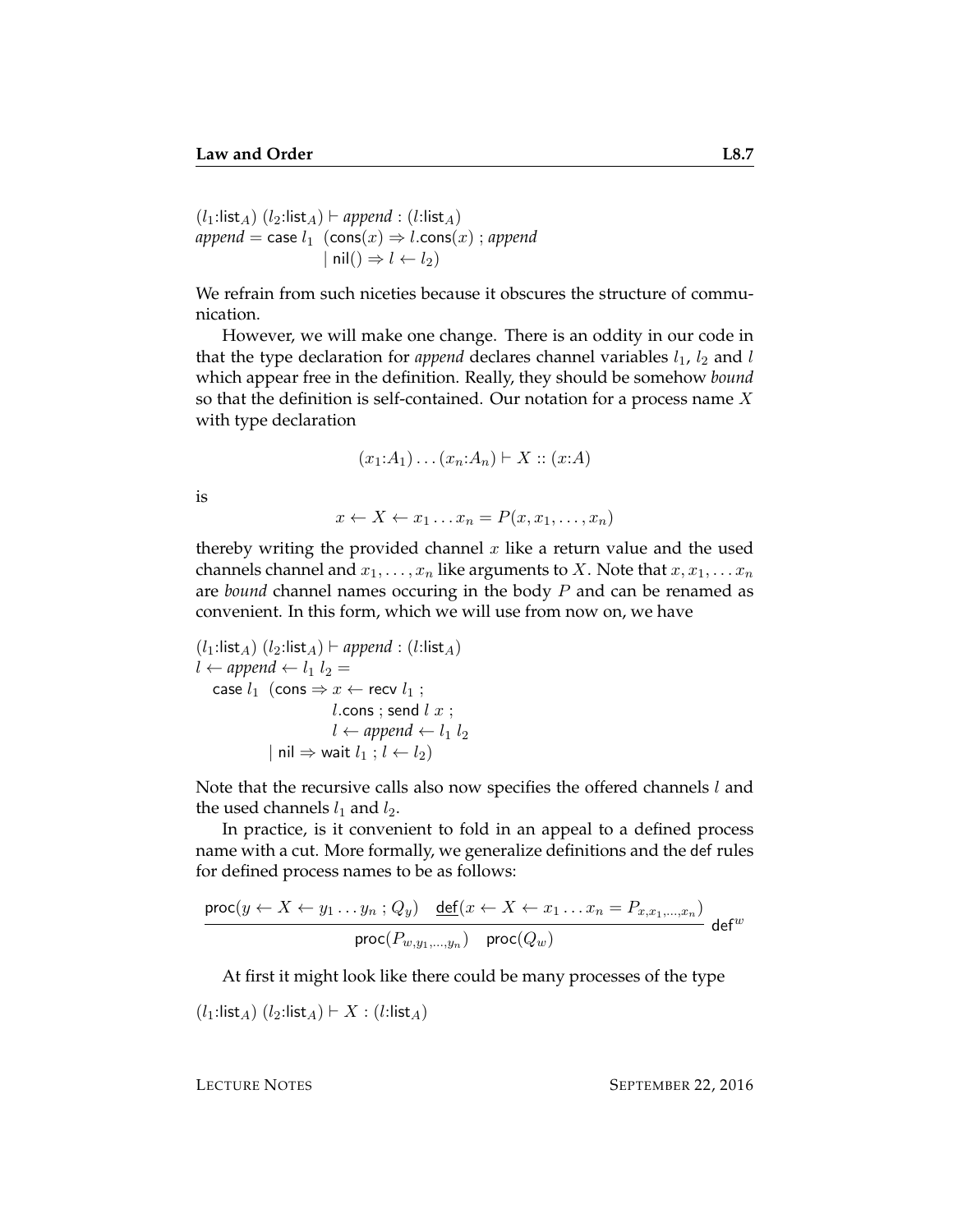for example, taking alternating elements from  $l_1$  and  $l_2$ , or appending  $l_2$ to  $l_1$ . I believe that none of these would be well-typed, and essentially the only possible behavior is to append  $l_1$  and  $l_2$  or diverge at some point. This is pure conjecture, since at this point we have not developed the necessary theories of observational equivalence and parametricity that might allow us to prove such a result. Similarly, I would conjecture that  $(t:list_A) \vdash X ::$  $(l:list_A)$  would force X to be observationally equivalent to the identity and could not, for example, reverse  $t$ . Occasionally we will want to reverse lists, which means eventually we will have to leave the confines of ordered concurrency. But let's first see what we can write here.

Next we think about writing *processes nil* and *cons* that behave like the empty list, or add an element to a given list. We will write these in one installment.

$$
\therefore \vdash nil : (l:list_A)
$$
  
\n
$$
l \leftarrow nil =
$$
  
\n
$$
l \text{.nil} ; \text{close } l
$$
  
\n
$$
(x:A) \ (t : list_A) \vdash cons : (l:list_A)
$$
  
\n
$$
l \leftarrow cons \leftarrow x \ t =
$$
  
\n
$$
l \text{.cons} ; \text{send } l \ x ; l \leftarrow t
$$

Note that there seems to be no possible implementation if we *reverse* the arguments to cons.

$$
\begin{array}{l}(t: \mathsf{list}_A) \ (x:A) \vdash cons' : (l: \mathsf{list}_A) \\ l \leftarrow cons' \leftarrow x \ t = \\ l.\mathsf{cons} \ ; \ \mathsf{send} \ l \ x \quad \text{??}\end{array}
$$

The send is ill-typed since  $x$  is at the wrong end of the context for the type  $l : A \bullet \text{list}_A$ . The ordering constraints impose a tight discpline on the use of channels. See also Exercise [2.](#page-8-0)

In the next lecture we will write some more programs along these lines.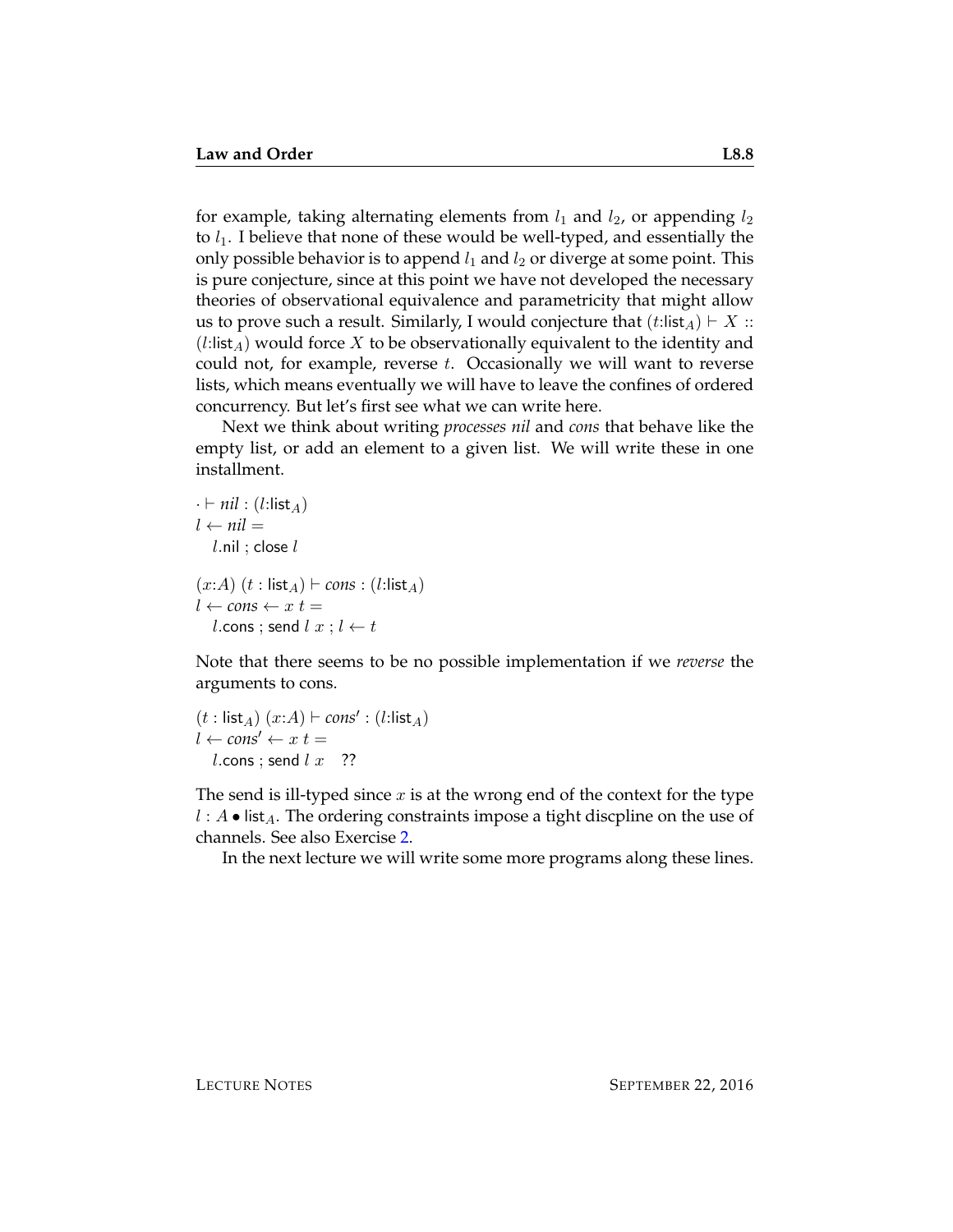## **Exercises**

**Exercise 1** Reconsider the proposition ⊥ from [Lecture 5](http://www.cs.cmu.edu/~fp/courses/15816-f16/lectures/05-pap.pdf) and write out logical rules as well as an operational semantics via rules of linear inference. Implicitly this means that all the other rules with a parametric succedent (usuall denoted by C or  $z:C$ ) should be generalized to also allow an empty succedent (which you do not need to rewrite). Operationally, this corresponds to a detached process that has no client, but may use other processes.

<span id="page-8-0"></span>**Exercise 2** Can you write an intuititively meaningful process *cons'* with

 $(t : list_A)$   $(x:A) \vdash cons' : (l:list_A)$ 

If so, show the definition and explain what it does. If not, explain why you think it might be impossible to write a process of this type.

**Exercise 3** Define

```
tsil_A = \bigoplus{snoc : A \circ tsil_A, lin : 1}
```
Define processes *dneppa*, *lin*, and *snoc* that mirror *append*, *nil* and *cons*.

**Exercise 4** Define

$$
\mathsf{dlist}_A = \oplus \{\mathsf{cons} : A \bullet \mathsf{dlist}_A, \mathsf{snoc} : A \circ \mathsf{dlist}_A, \mathsf{nil} : \mathbf{1}\}
$$

Explore the behavior of this type, and which kinds of operations can be defined over this type. Form some conjectures about which operations may be impossible.

**Exercise 5** We would like to define a type %A which behaves exactly like A once it has synchronized with a client at the same type. No information except that the client has arrived at a matching point will be exchanged.

- 1. Give logical  $\%R$  and  $\%L$  rules.
- 2. Assign process expressions to these rules.
- 3. Provide the operational  $\%C$  rule using linear inference.
- 4. Can you define  $\%A$  in terms of other connectives in ordered logic with a corresponding operational behavior?